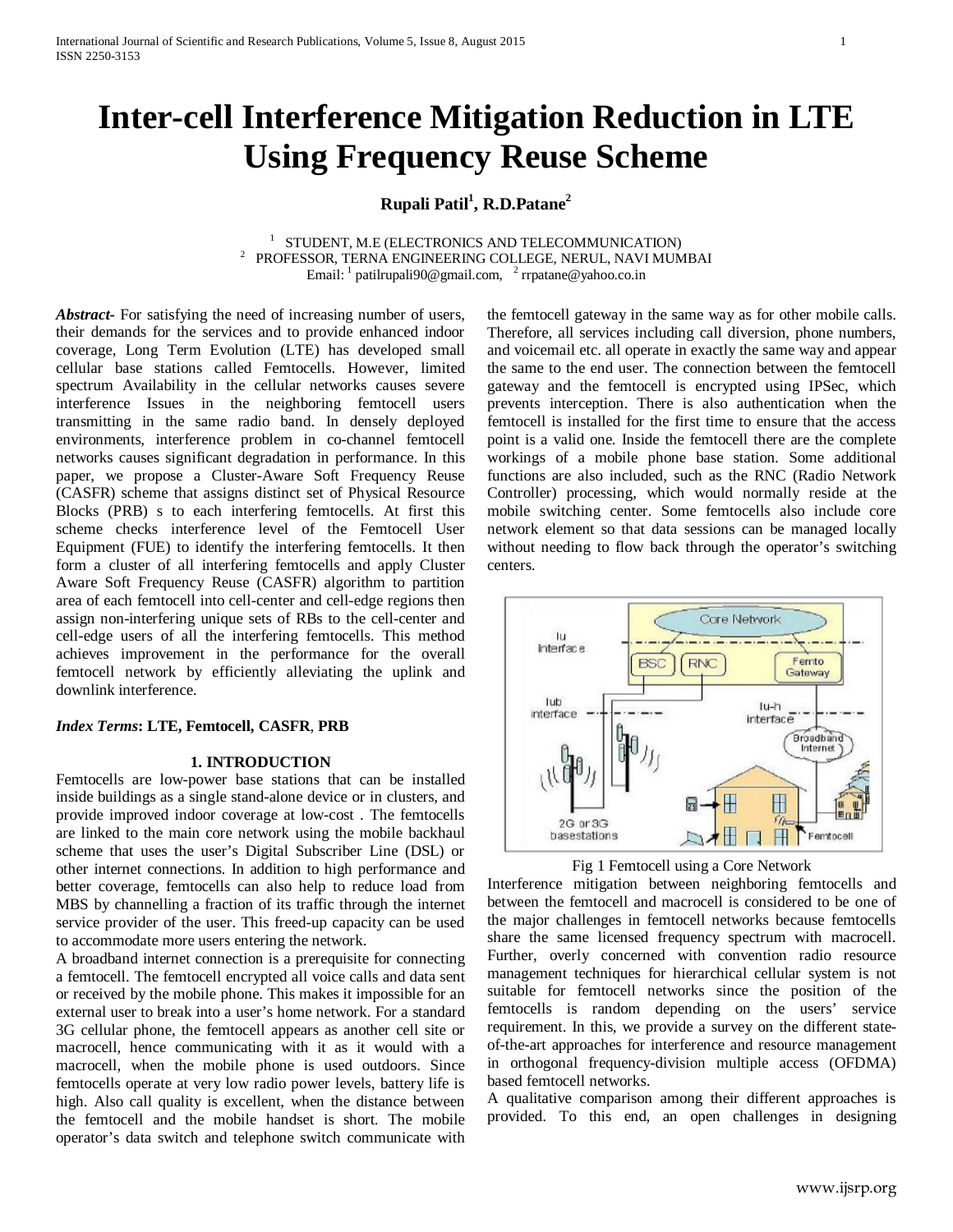interference management schemes for OFDMA femtocell networks.

Initially the CASFR algorithm gets knowledge about the current interference level of the Femtocell User Equipment (FUE) and then proceeds to reduce it. Hence it improves the Signal-to-Interference-and-Noise Ratio (SINR) values, for the users also increases spectrum efficiency of the network. The proposed methodology not only increases the resource efficiency but also reduced interference between Co-channel cells.

## **Orthogonal Frequency Division Multiplex (OFDM**)

One of the key features of LTE is the use of Orthogonal Frequency Division Multiplex (OFDM) as the signal bearer Due to its resilience to interference and robustness to multipath fading. The actual implementation of the technology, although, will be different in the uplink and the downlink. It has been decided that Single-Carrier Frequency Division Multiple Access (SC-FDMA) will be implemented in the uplink and Orthogonal Frequency Division Multiple Access (OFDMA) in the downlink. Both SC-FDMA and OFDMA encodes digital data over multiple orthogonal sub-carrier frequencies which are then transmitted over several orthogonal sub-bands, thus mitigating intra-cell interference. Thus, the major portion of the interference management problem in LTE based femtocell networks narrows down to mitigation of interference among neighboring cells, also termed as Inter-cell Interference (ICI).

Unlike macro networks, femtocells are usually deployed in an unplanned manner with overlapping coverage areas. In such a multicellular environment, ICI occurs when users from different cells are present on the same sub-carrier during data transmission. This is most seriously noticed in the cell edge terminals as a result of frequency collision with neighboring cells. For addressing this problem many solutions have been proposed and soft frequency reuse (SFR) is considered as the most representative approach due to its effectiveness of Inter-Cell Interference Coordination (ICIC) without compromising spectrum efficiency.

*Inter-Cell Interference Mitigation* It is known that effective reuse of resources in a cellular system can highly enhance the system capacity. With a smaller frequency reuse factor (FRF), more available bandwidth can be obtained by each cell. So, in this sense the classical FRF deployment is desirable.

# **1.1Problem Definition**

ICI mitigation is a big challenge issue in cellular systems. Excessive ICI may lead to severe performance degradation or connection loss especially in the border area of cells. In order to efficiently reduce the ICI whilst not drastically reduce the utilization of the scarce frequency spectrum, suitable radio resource management (RRM) is desirable.

In densely deployed environments, interference problems in cochannel femtocell networks cause significant degradation in performance.

# **1.2 Proposed Scheme**

The main objetive of this proposal is to mitigate Co-channel interference between the femtocells present in the cell edge areas. Interference occurs when two or more closely located FBSs with overlapped regions transmit using the same RB. This has severe degrading affects to the SINR values of both the FBSs and the FUEs; thereby reducing their throughput to a great extent. One way to solve this issue is by allocating distinct set of sub-carriers to the users at the cell edge of each cell. Uplink Interference

As seen in figure 2, MUEs in the transmission range of FBS cause interference in the uplink. FUEs of the neighboring cell also cause uplink interference if transmitting on the same PRB.



**Fig 2:** Interference Scenarios.

# **2. CLUSTER-AWARE SOFT FREQUENCY REUSE SCHEME**

A Cluster-Aware Soft Frequency Reuse (CASFR) scheme assigns distinct set of Physical Resource Blocks (PRB)s to each interfering femtocells. The scheme first uses periodic messages from the Femto-user (FUE) to identify the interfering femtocells. It then divides each femtocell area into cell-center and cell-edge. Finally, it uses the CASFR algorithm to assign un-interfering sets of PRBs to the cell-center and cell-edge users of all the interfering femtocells.

The scheme is triggered every time a FUE experiences strong interference from its neighboring femtocells. By allocating distinct set of PRBs to the cell edge users, our scheme considerable reduces the interference, which automatically increases the throughput of the cells. The algorithm is shown below.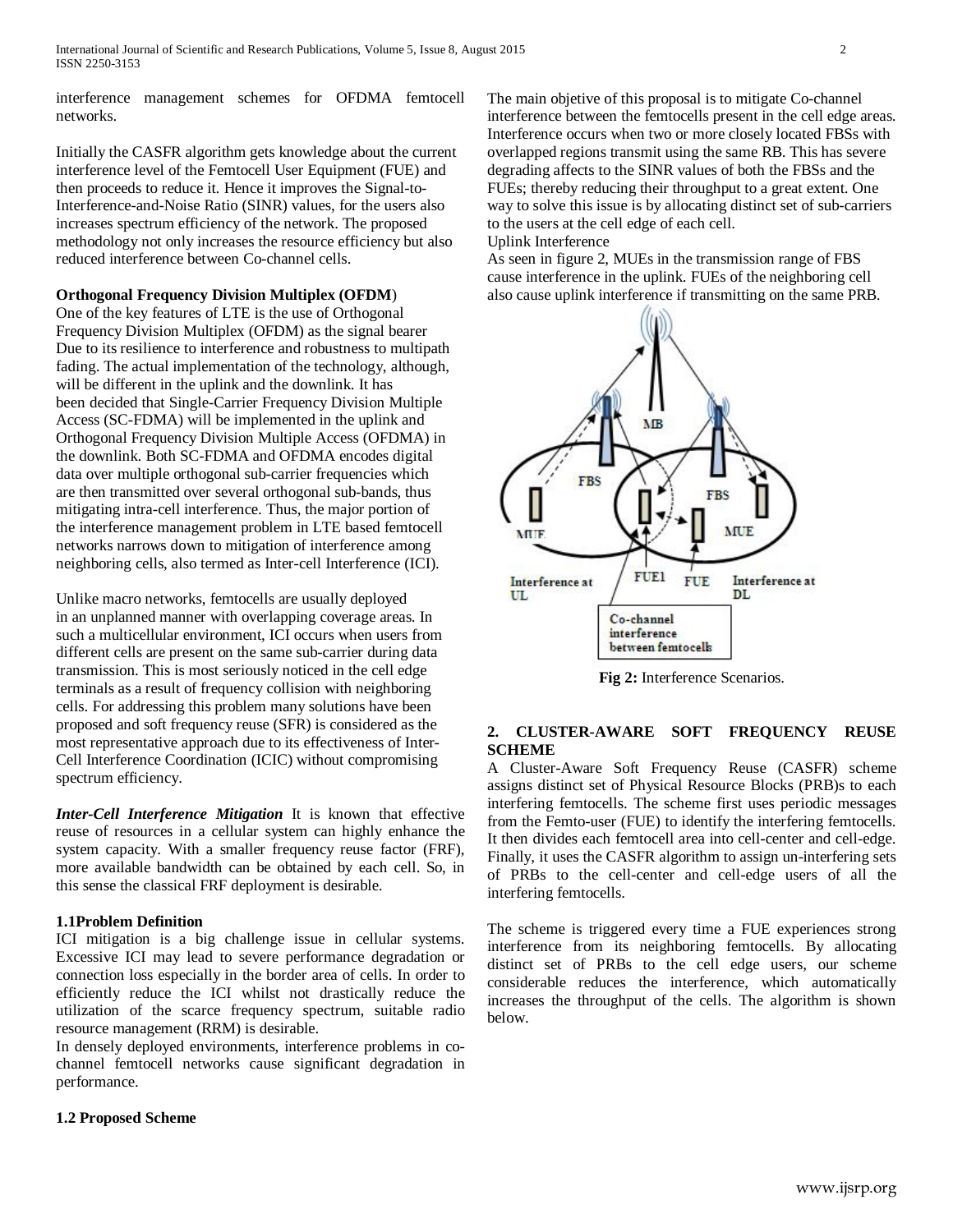

**Fig 3: CASFR Algorithm**

#### SYSTEM MODEL

#### **2.1 Mathematical Equations**

As stated, the main objective of this paper is to mitigate cochannel interference between the femtocells present in the cell edge areas. We consider a system with bandwidth B that is divided into N PRBs. The signal power observed by receiver r from transmitter t on PRB n is given by,

$$
Y_n^r = P_n^t G_n^{r,t} \tag{1}
$$

where  $P_{n}^{t}$  is the transmit power per PRB n and G<sup>r;t</sup><sub>n</sub> is the channel gain between r and t.

# **Interference**:

Since the macro and femtocells share the same available resources in both time and frequency domain, the interference received at any receiver r is the aggregated interference from both. Thus  $I_{n}^{r}$  is given by:

$$
I_n^r = \sum_{i \in M'} P_n^m G_n^{r,i} + \sum_{j \in F'} P_n^f G_n^{r,j}
$$
 (2)

Where  $P^m$  <sub>n</sub> denotes the Macro User Equipment (MUE) Transmit power in the uplink and MBS transmit power in the Downlink. Likewise,  $P_{n}^{f}$  denotes uplink Femto User Equipment (FUE) and downlink Femto Base Station (FBS) transmit power respectively. The sets of interfering macro and femtobase stations are denoted by M0 and F0 respectively.  $G^{r,I}$ <sub>n</sub> is the channel gain between the FBS and interfering MUE in the uplink and FUE/MUE and interfering MBS in the downlink. Similarly,  $G^{r;j}$  n is the channel gain between the FBS and interfering FUE in the uplink and FUE/MUE and interfering FBS in the downlink.

#### **Signal-to-Interference-and-Noise-Ratio**

The Signal-to-Interference-and-Noise-Ratio (SINR) can be determined from Equation (1) and (2) as follows:

$$
SINR = \frac{P_n^t G_n^{r,t}}{\sum_{i \in M'} P_n^m G_n^{r,i} + \sum_{j \in F'} P_n^f G_n^{r,j} + \eta}
$$
(3)

where η is the thermal noise per PRB n.

### **3. SIMULATION RESULTS**

The simulation parameters are summarized in Table 1.

TABLE I: Simulation Parameters

| Parameters                             | <b>Values</b>     |
|----------------------------------------|-------------------|
| Macro cell layout                      | 3 sectors per MBS |
| Femto cell layout                      | 1 sector per FBS  |
| <b>Bandwidth</b>                       | 15 MHz            |
| Max. FUE per femto cell                |                   |
| Macro cell radius                      | $500 \text{ m}$   |
| Femto cell radius                      | $10 \text{ m}$    |
| Thermal noise, $\eta$                  | $-174$ dBm/Hz     |
| <b>Operating Frequency</b>             | 2 GHz             |
| Wall penetration loss, $L_W$           | $20 \text{ dBm}$  |
| <b>Interference Threshold</b>          | $-60$             |
| MBS TX power                           | 38 dBm            |
| FBS TX power                           | $20 \text{ dBm}$  |
| Max. MUE TX power                      | $24$ dBm          |
| Max. FUE TX power                      | $20 \text{ dBm}$  |
| Min. MUE/FUE TX power                  | $-30$ dBm         |
| cluster size                           | 2.3.4             |
| r-percentile path loss value, $\alpha$ | 124dB             |
| Balancing factor, $\xi$                |                   |

We generate a dense Femto cell environment where multiple FBSs are randomly deployed in an apartment complex. Each apartment can have only one Femto cell. However, due to a higher number, the coverage areas of the Femto cells overlap with each other. Some FUEs of this femto cell will fall in these overlapped zones. Since a FBS only serves it's registered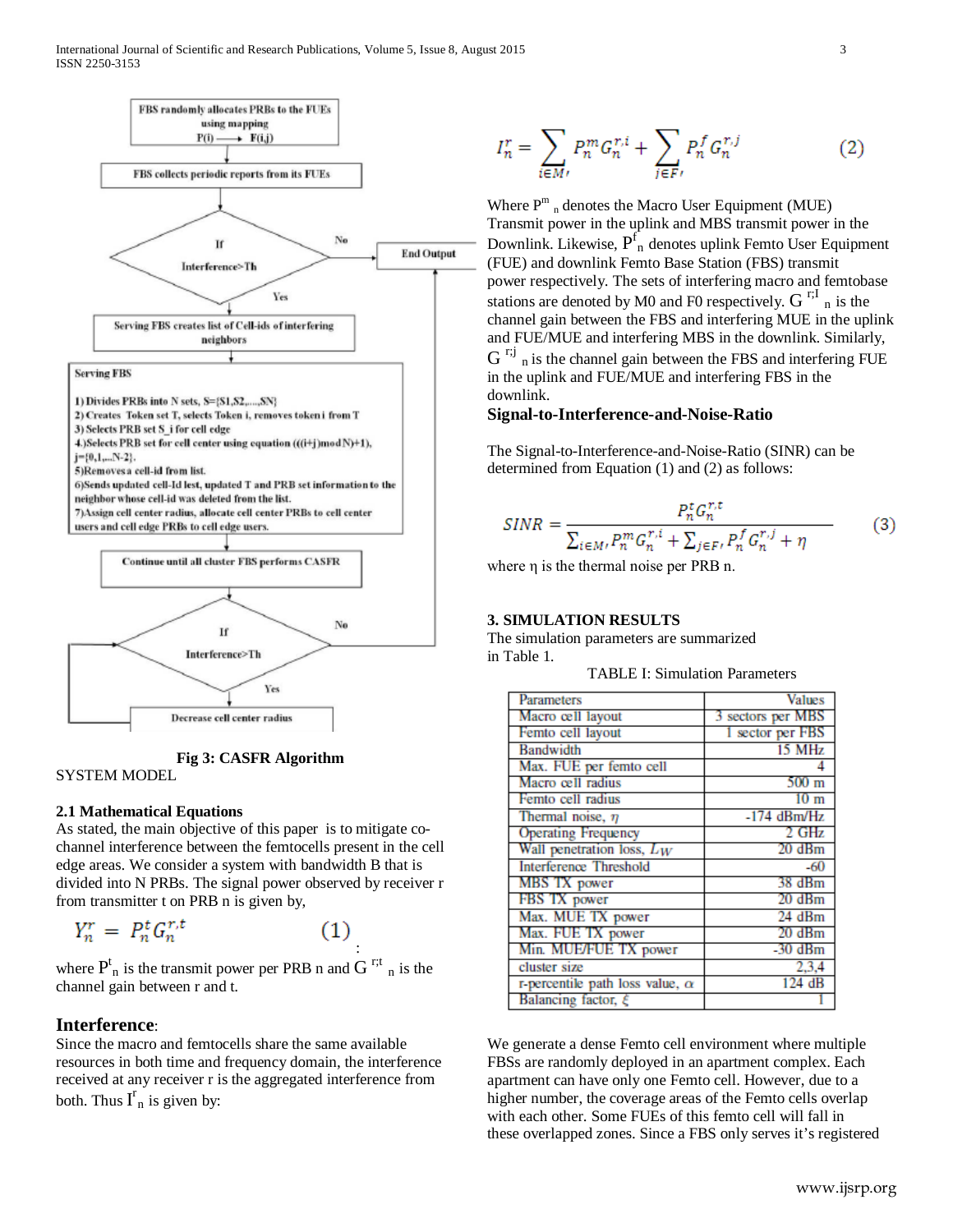users, any unregistered user located in its coverage area will suffer from interference. The MUEs that lie close to a FBS will also suffer from interference. On the other hand, the FBSs will also suffer uplink interference from the nearby MUEs. Finally, if a FBS is located at the edge of a macro cell, it will suffer interference from the neighboring macro cells. This paper only aims to mitigate interference between the Femto cells, thereby maximizing the throughput of the FUEs.

The rest of this section analyzes the downlink interference and user throughput of the FUEs and uplink interference and throughput of FBS. We consider femtocell cluster of sizes 2, 3 and 4. The femtocells that do not participate in a cluster are not considered. The graphs represent the performance of CASFR in all types of FUEs. That is, we consider all the FUEs irrespective of whether they lie in or out of the interference zones. The CASFR algorithm is compared against an Adaptive Soft Frequency Reuse (ASFR) scheme that allocates one-third of the cell bandwidth to the cell-edge users. The cell center users can share the cell edge bandwidth without causing intra-cell interference. Figure 4 compares the cumulative distribution function (CDF) of downlink interference of CASFR against ASFR. The figure clearly demonstrates the significance of CASFR in mitigating ICI in closely located Femto cells. When CASFR is utilized, the average interference of the FUEs is reduced by 14%. This is due to the fact that the cluster FBSs keep shrinking their cell-center radii until the FUE interference level goes below the threshold. As the cell edge of each Femto cell in the cluster operates on distinct PRB sets, the only interfering entity is the overlaying MBS. The same effect can be seen in the SINR values, as shown in Figure 5. As a result of reduction in interference, the SINR values produced by CASFR are 15% more than that of the ASFR algorithm. As seen from Figure 7, PSE further reduces the uplink interference by controlling PRB reuse.



Fig. 4: Downlink user Interference







Fig. 6: Uplink interference of FBS

#### 4. CONCLUSION

In this paper a Cluster Aware Soft Frequency Reuse scheme is proposed for the 3GPP LTE femtocell networks. The scheme is triggered every time a FUE experiences strong interference from its neighboring femtocells. By allocating distinct set of PRBs to the cell edge users this scheme considerably reduces the interference which automatically increases the SINR of the cell.

#### ACKNOWLEDGE

 I gratefully acknowledge the contribution of Prof. R.D.Patane of TernaEngg.College for the support for the original version of this document.

#### **REFERENCES**

[1] Kuheli L. Haldar, Hailong Li, Dharma P. Agrawal,"A Cluster-Aware Soft Frequency Reuse Scheme for Inter-cell